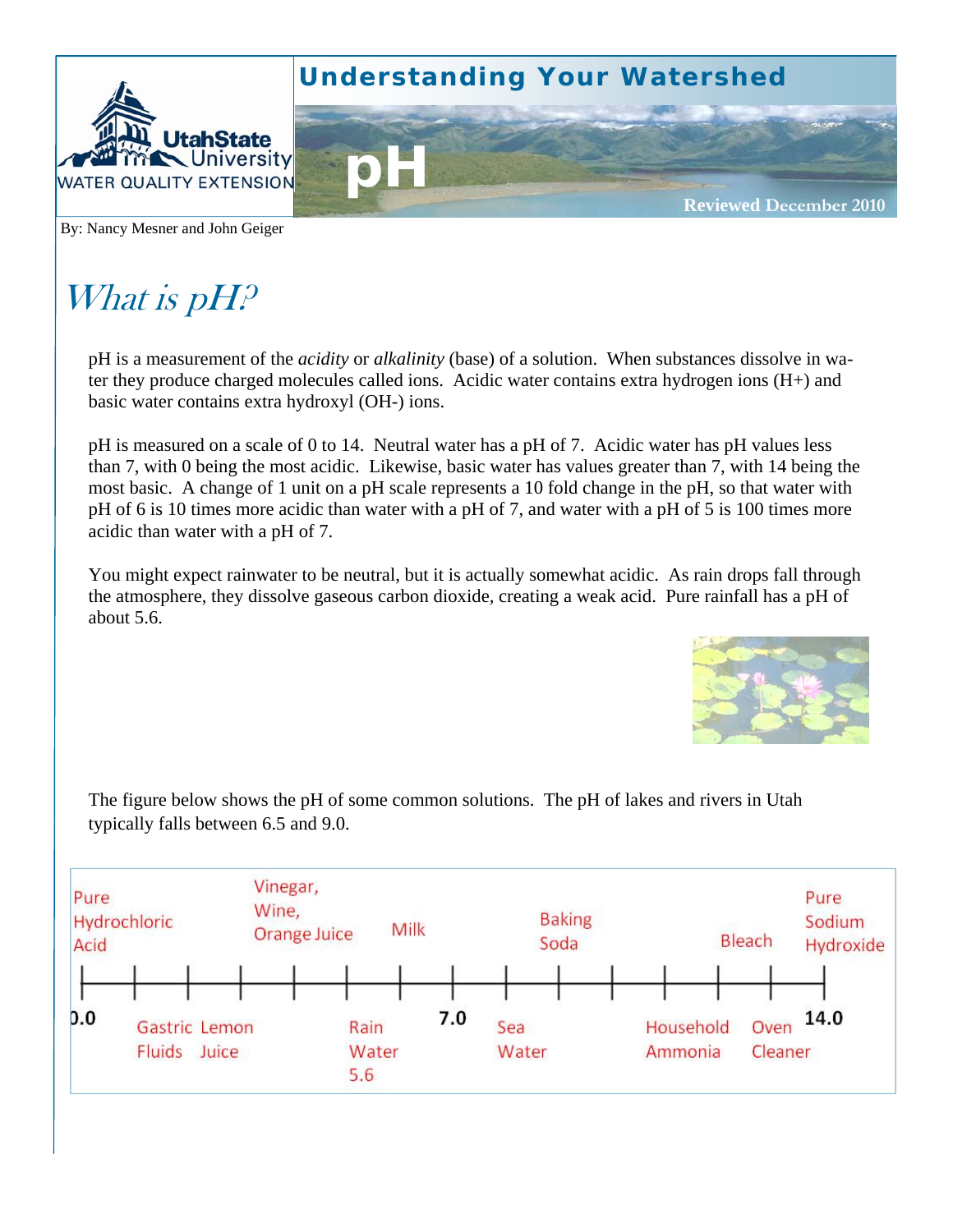### **Understanding Your Watershed**

## Why is the pH of water important.<sup>2</sup>

### **Effects on animals and plants**

Most aquatic animals and plants have adapted to life in water with a specific pH and may suffer from even a slight change.

- Even moderately acidic water (low pH) may reduce the hatching success of fish eggs, irritate fish and aquatic insect gills, and damage membranes.
- Water with extremely high or low pH is deadly. A pH below 4 or above 10 will kill most fish and very few animals can tolerate waters with a pH below 3 or above 11.
- Amphibians are particularly vulnerable to low pH, likely because their skin is so sensitive to pollutants. Some scientists believe the recent drop in amphibian numbers around the world is due to low pH levels caused by acid rain.

#### **Effects on other chemicals in the water**

- A change in the pH can alter the behavior of other chemicals in the water. The altered water chemistry may affect aquatic plants and animals. For example, ammonia is relatively harmless to fish in water that is neutral or acidic. However, as the water becomes more basic (the pH increases) ammonia becomes increasingly toxic.
- Heavy metals such as cadmium, lead, and chromium dissolve more easily in more acidic water (lower pH). This is important because many heavy metals also become much more toxic when dissolved in water.

# How do natural influences affect the pH of a stream?

#### **Watershed effects**

- Certain dissolved minerals, such as calcium carbonate, can combine with the extra hydrogen or hydroxyl ions that alter the water's pH. When these minerals are present, the pH of the water doesn't change as much when acids or bases are added to the water. We call this *buffered water*. Many soils in our part of the West contain these minerals. When water percolates through these soils, the minerals dissolve and the buffering quality is passed along to the water. Some watersheds, such as areas in the northeast of the United States, contain rocks with few of these buffering minerals. These watersheds, therefore, will produce poorly buffered water and any additional acid will change the pH of these waters.
- If a watershed has pine or fir forests, streams within it may have a lower pH value. The decomposing needles of these trees add to the acidity of soils and also influence the acidity of nearby streams.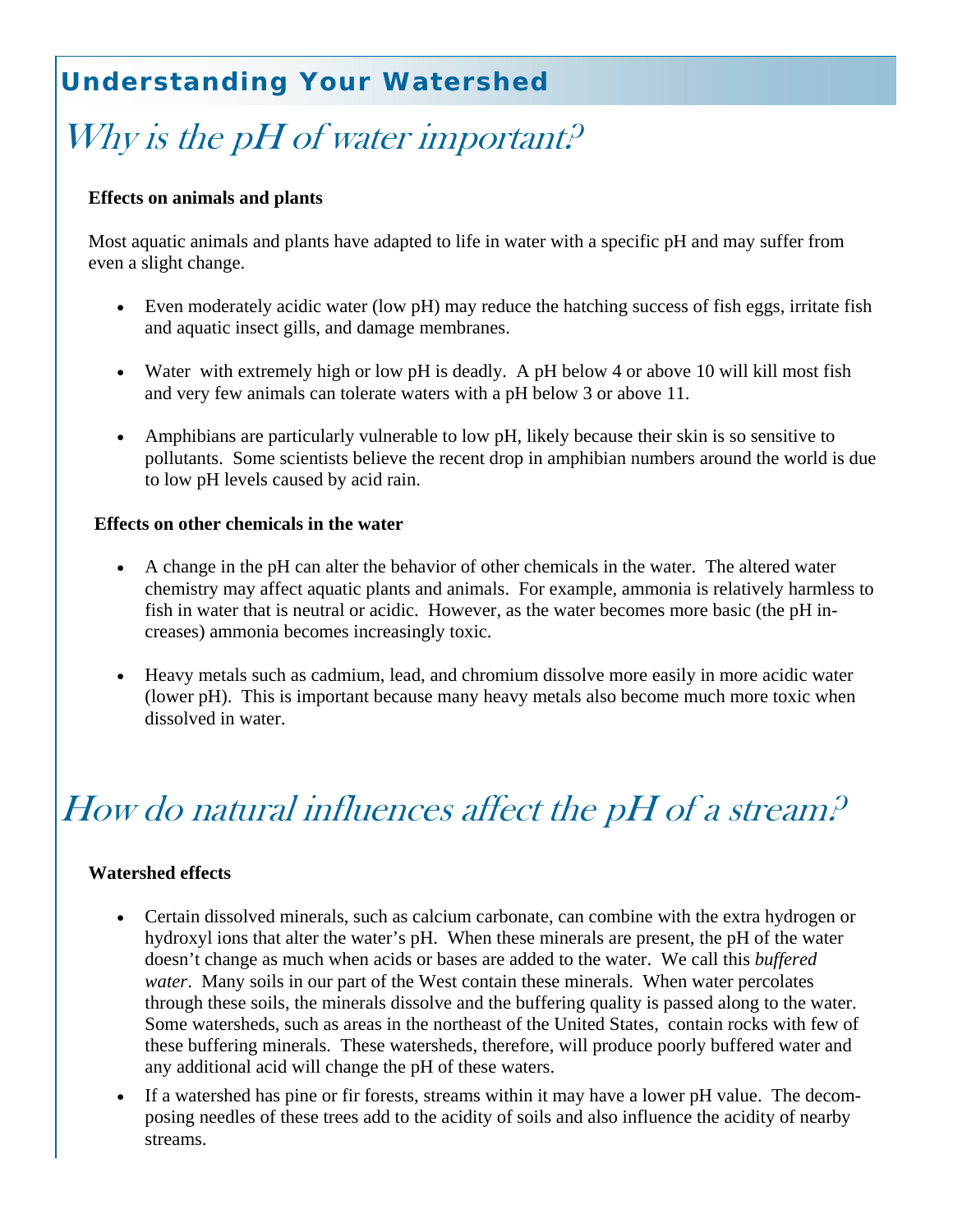### **Understanding Your Watershed**

• Water that enters a stream from the water table has had a chance to percolate through soil. If the soil is buffered, and if ground water is the stream's main source of water, then pH may be somewhat higher  $(7-8)$ .

#### **Seasonal effects**

• When precipitation falls through the air, it dissolves gases such as carbon dioxide and forms a weak acid. Natural, unpolluted rain and snow are slightly acidic—a pH between 5 and 6. When snow melts rapidly, the water may become runoff and not percolate through the soil before reaching the stream. This may not give the soil time to buffer the water, causing the pH to be slightly acidic.

### **Daily effects**

• When aquatic plants convert sunlight to energy during photosynthesis, they remove carbon dioxide from the water. This can raise the pH of a stream. Since photosynthesis occurs only when light is present, the highest pH often occurs in the late afternoon. Likewise, lowest pH levels will occur just before sunrise.

# How do human activities change the pH of a stream?

- Polluted precipitation, also known as "acid rain," increases the acidity of surface water near many industrial or large urban areas. The main contributors to acid rain are sulfuric acid (produced by coal burning industries) and nitric acid (produced by automobile engines). In Utah, our buffering soils help to decrease the effects of acid rain.
- Dumping industrial pollutants directly into waters—also known as point source pollution—can have intense and immediate effects on the pH of a stream.
- Mining may expose rocks to rain water and produce acidic runoff. Mine drainage can therefore introduce acidic water into streams. If the stream is poorly buffered, then pH may quickly reach toxic levels.